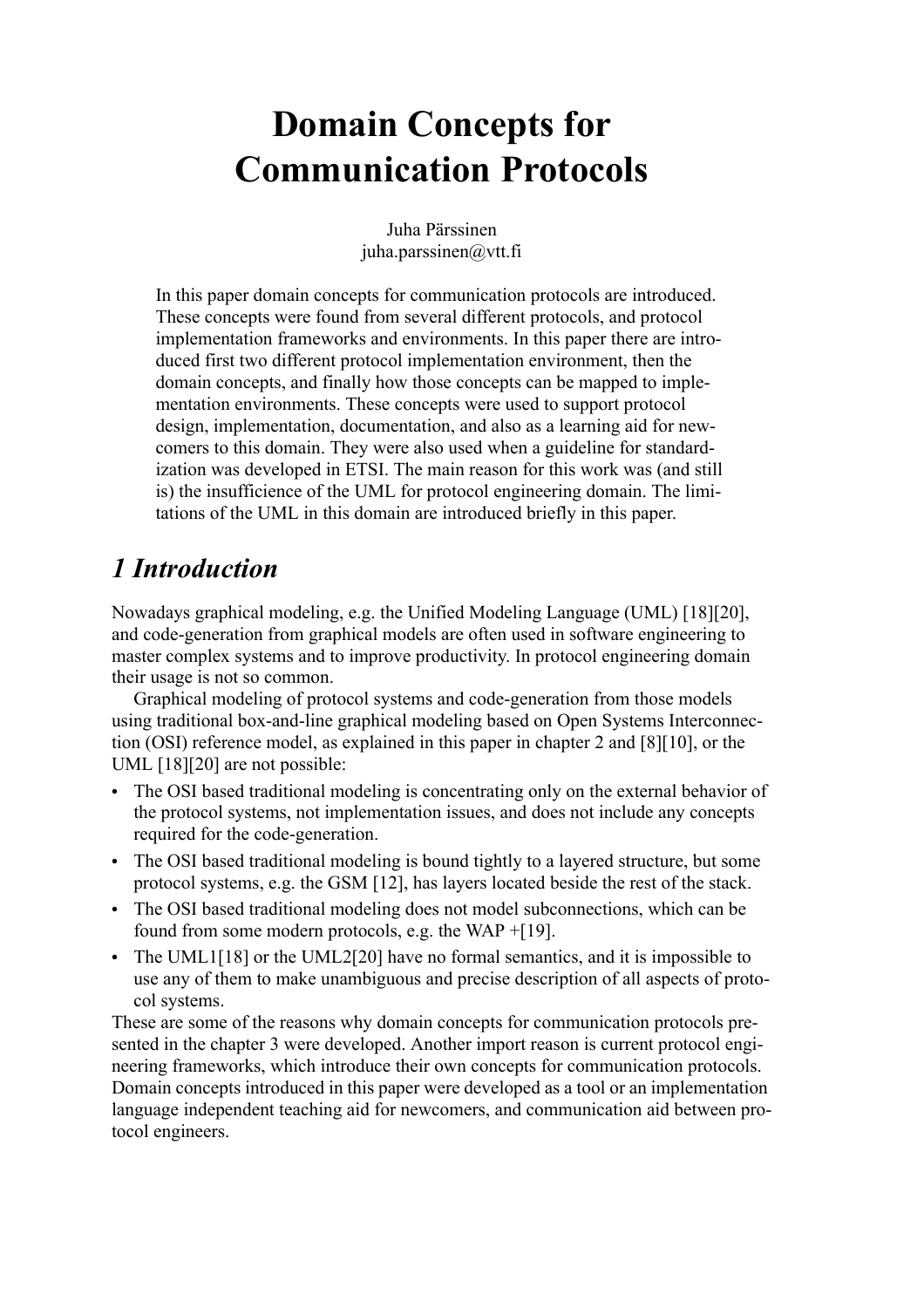This paper introduces briefly what kind of concepts can be found from communication protocols, what kind of relations there are between those concepts, and how those concepts can be described. More information about them can found from [\[1\]](#page-10-7)[\[2\]](#page-10-8)[\[3\]](#page-10-9)[\[4\]](#page-10-10)[\[6\].](#page-10-11)

Chapter [2](#page-1-0) introduces communication protocols, including specification and implementation issues, and two different protocol engineering frameworks. Chapter [3](#page-5-0) introduces domain concepts for communication protocols, and mapping between these concepts and two different protocol engineering framework. Chapter [4](#page-9-0) contains conclusions and future work. Chapter [5](#page-10-6) list references used in this work.

## <span id="page-1-0"></span>*2 Communication protocols*

#### **2.1 Communication Protocol Specification**

For two parties to successfully communicate, it is necessary that they speak the same language. What is communicated, how it is communicated, and when it is communicated must conform to some mutually acceptable set of conventions between the parties involved. The set of conventions is referred to as a *communication protocol*, which may be defined as a set of rules governing the exchange of data between parties. This paper uses the term *protocol* as a shorter form of the term communication protocol.

A communication system typically contains more than just one protocol. Protocols of one system are typically specified adjacent layers, e.g. Open Systems Interconnection (OSI) reference model [\[10\]](#page-10-2) (see [Figure 1](#page-1-1)a.). Layers are built on top of each other, and higher layer uses the interface provided by the lower layer [\[8\]](#page-10-1). The use of an interface hides the lower layer from layers above it. This modularity and encapsulation of layers, or *entities,* have been in use years before the advent of the object-oriented programming.

Interface of a protocol layer is traditionally specified using services. A *service* represents a set of functions offered to a user by a provider. The service is made available through *service access points* (SAP) (see [Figure 1](#page-1-1)b). From the user perspective, all of the qualities of the service are completely defined by the interface at the SAP. [\[8\]](#page-10-1)

The service provider entity itself might be composed of smaller entities, which in turn use the service below as shown in [Figure 1b](#page-1-1). This figure also explains how two entities combine



<span id="page-1-1"></span>**Figure 1.** OSI Reference model [\[10\]](#page-10-2) (a), and service layering [\[8\]](#page-10-1) (b)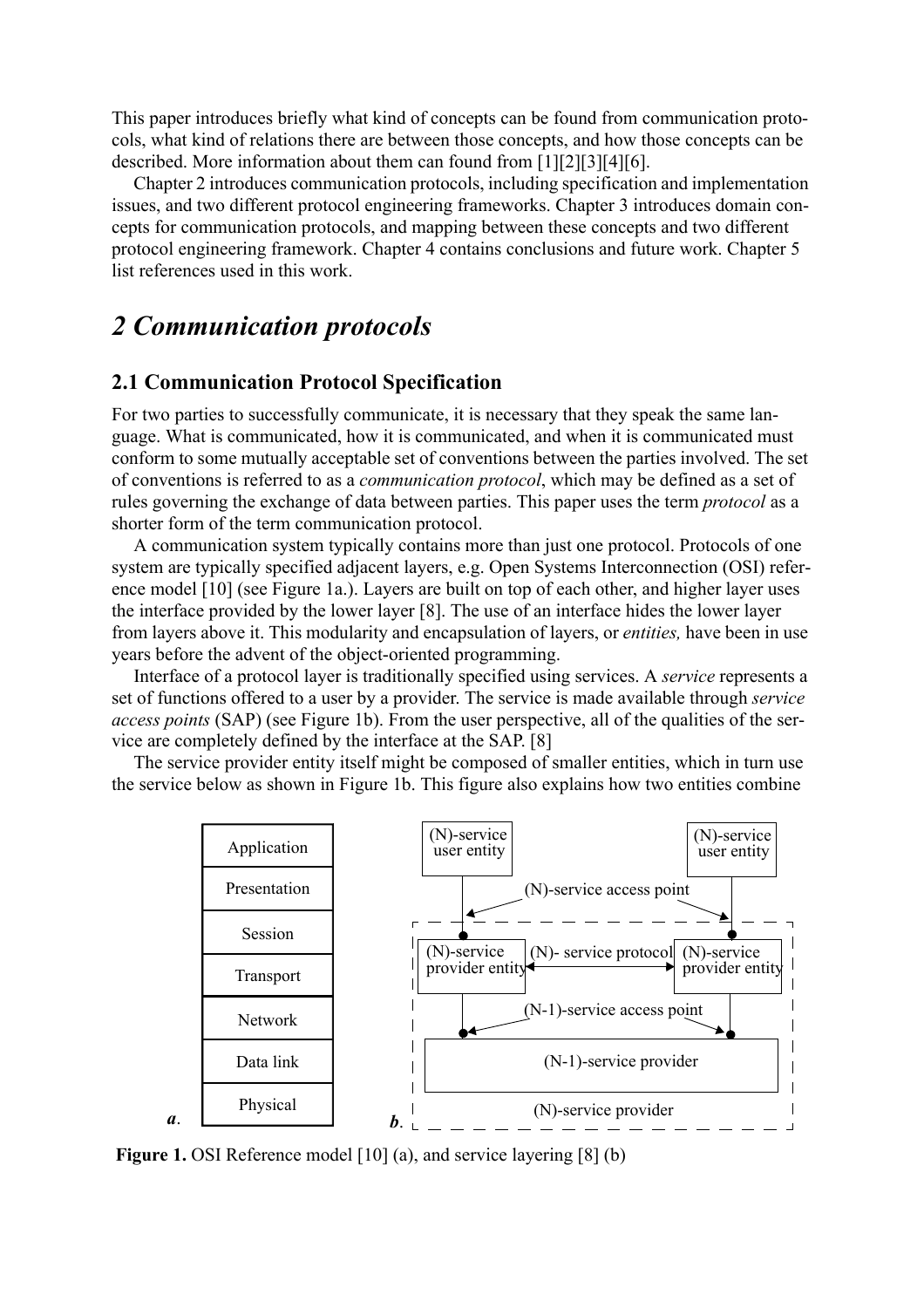

<span id="page-2-0"></span>**Figure 2.** Comparison between the service interface at the Service Access Point (SAP) (a.), and the Interface and the Port of the UML2 (b.).

to offer a new service: they use the service from below and they communicate using a protocol. A relatively simple service may be augmented to offer more powerful services at the layer immediately above. This process may continue until the desired level of abstraction is reached. For example, the logical structure of the OSI Reference Model [\[10\]](#page-10-2) is made up of seven protocol layers.

It is important to notice that there is a terminology difference between the protocol engineering domain and the object-oriented modeling: the word "interface" is used in both of them, but it has different meanings. In the traditional protocol modeling a protocol's service interface (defined for service primitives at the Service Access Point, SAP) is bidirectional, as shown in [Figure 2](#page-2-0)a. However, in the object-oriented modeling the interface is unidirectional (i.e. incoming only). [Figure 2b](#page-2-0). shows an example of use of UML2 [\[20\]](#page-10-3) when a protocol's service interface is modeled. As shown in this figure, UML2 Port is quite similar to the interface in protocol engineering domain, i.e UML2 Port can include both provided (UML) interface for incoming messages and required (UML) interface for out-going messages.

#### **2.2 Communication Protocol Implementation**

A communication protocol implementation process can be facilitated if some of existing protocol engineering framework is used [\[13\]](#page-10-12)[\[14\]](#page-10-13)[\[15\]](#page-10-14)[\[16\]](#page-10-15)[\[17\].](#page-10-16) In next section [2.2.1](#page-3-0) two of such frameworks, Conduits[+\[13\]](#page-10-12) and SD[L\[17\]](#page-10-16) are introduced briefly. However, it is no matter if protocol framework is used or not: the architecture of a protocol entity implementation will contain several common parts. These are shown in [Figure 3:](#page-2-1)

- **•** Codecs, coding and decoding functionality, for primitives to communicate to different entities, e.g the peer entity, the upper and the lower layer entities.
- **•** Codecs for the protocol messages



<span id="page-2-1"></span>**Figure 3.** Common parts of protocol entity implementation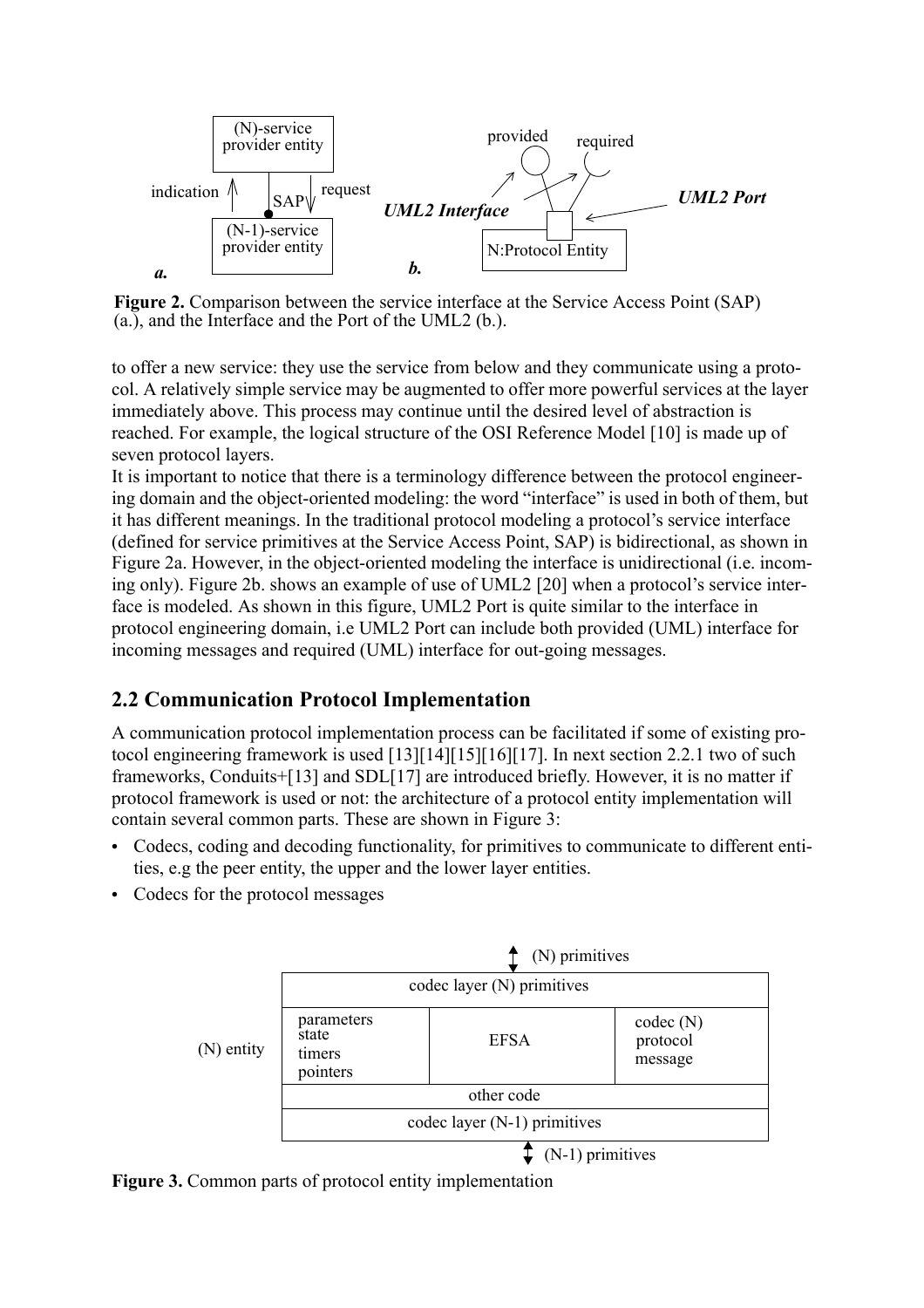- **•** State machine (Extended Finite State Automaton, EFSA). This usually implements those protocol functions that are needed for the protocol entity. Protocol functions can be e.g. segmentation and reassembly, encapsulation, connection control, ordered delivery, flow control, error control, synchronization, addressing, multiplexing, and transmission services [\[7\].](#page-10-17)
- **•** Storage space for protocol entity's parameters, state, timers, pointers etc.

#### <span id="page-3-0"></span>*2.2.1 Protocol Engineering Frameworks*

In this section two very different protocol engineering frameworks and their concepts are introduced briefly. Small parts of TCP/IP stack [\[9\]](#page-10-18) design are shown as examples. How domain concepts for communication protocols are mapped to these framework concepts is shown in the section [3.1](#page-8-0). Detailed explanations of this mapping and can found from [\[4\].](#page-10-10)

**Conduits+.** The Conduits+ [\[13\]](#page-10-12) is an object-oriented protocol implementation framework. The framework consists of two basic elements, conduits and information chunks or messages. The conduits can be connected to each other creating a conduit graph that represents the actual protocol stack, as shown in [Figure 4](#page-3-1). Messages represent the information flowing through the stack. There are four different conduits: Protocol, Mux, ConduitFactory and Adapter.



<span id="page-3-1"></span>**Figure 4.** Simplified TCP/IP protocol stack using the Conduits[+\[13\]](#page-10-12)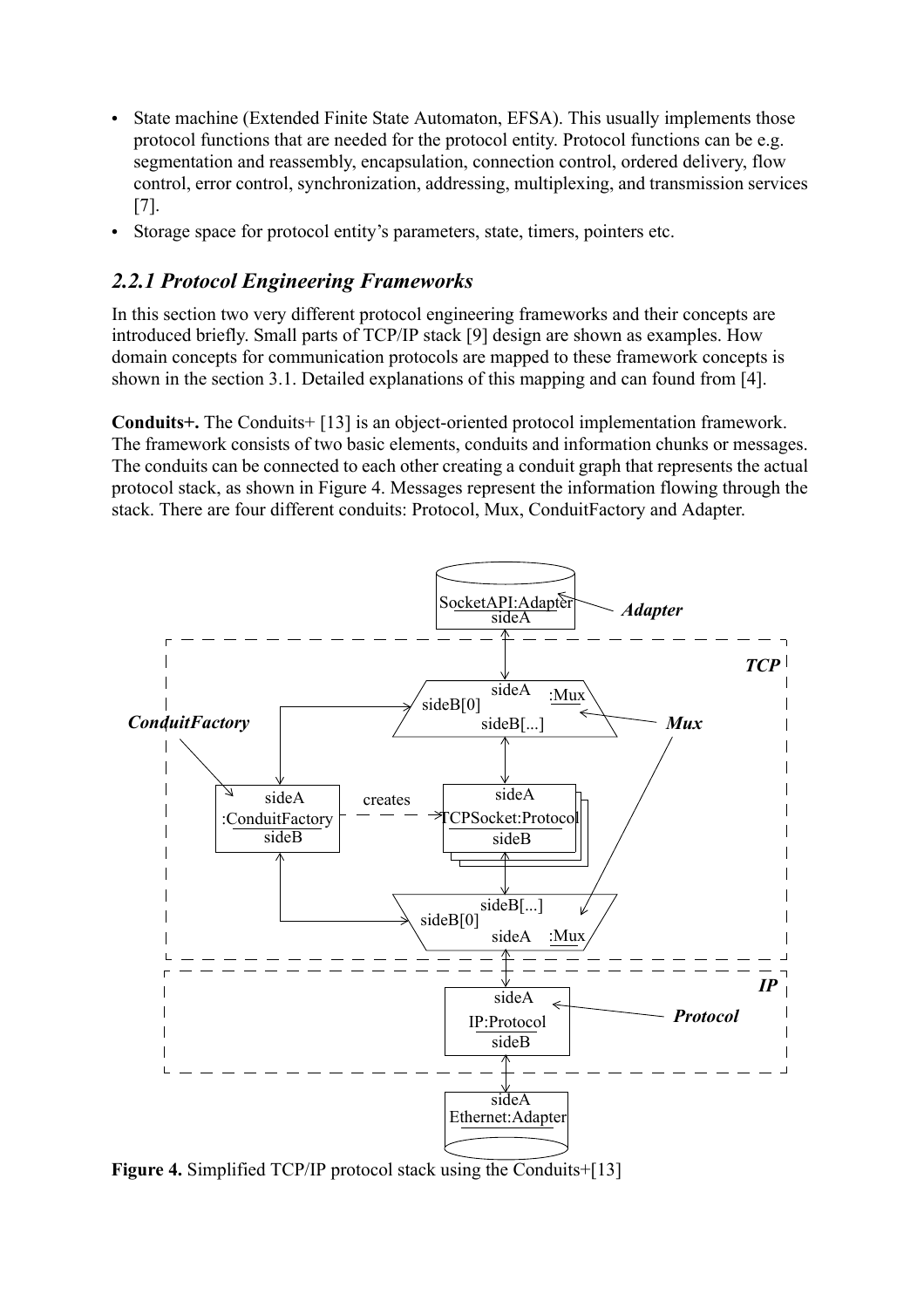One example of a simple TCP/IP [\[9\]](#page-10-18) protocol implementation using the Conduits+[\[13\]](#page-10-12) is shown in [Figure 4.](#page-3-1) In this figure there are two Adapters to connect conduits graph to Ethernet and to SocketAPI (TCP/IP socket application programming interface), two Muxes to handle connection-oriented socket communication of the TCP, and single Protocol conduit to handle all connectionless communication of the IP protocol. In Conduits+ one can not separate protocol layers, or entities, by encapsulating selected conduits within other structures. In [Figure 4](#page-3-1) additional notation is used to guide a reader and make easier for him or her to see the protocol entity boundaries

**SDL.** The Specification and Description Language (SDL)[\[17\]](#page-10-16) is a standard language for specification and description of communicating systems. It is currently developed by ITU-T and is defined in the Z.100 recommendation [\[17\].](#page-10-16) There are several SDL versions. The current version is SDL2000 which contains many object-oriented features, and similar kind of notation as UML2[\[20\]](#page-10-3). However, there are no tool support existing for SDL2000, and for this reason older version of SDL [\[17\]](#page-10-16) is used here as an example.

An SDL system consists of blocks which can communicate with each other and with the environment surrounding the system by sending signals. In [Figure 5](#page-4-0)a the system consist of two blocks TCP and IP. They correspond to protocol layers. Inner structure of the IP block is shown in [Figure 5b](#page-4-0). Communication between the blocks is done via channels. Signal lists associated with the channels list the signals that are allowed to be sent to a given direction.



<span id="page-4-0"></span>**Figure 5.** TCP and IP layers in a protocol stack using SDL [\[17\]](#page-10-16)(a.) and structure of the IP layer using SDL  $[17]$  (b.)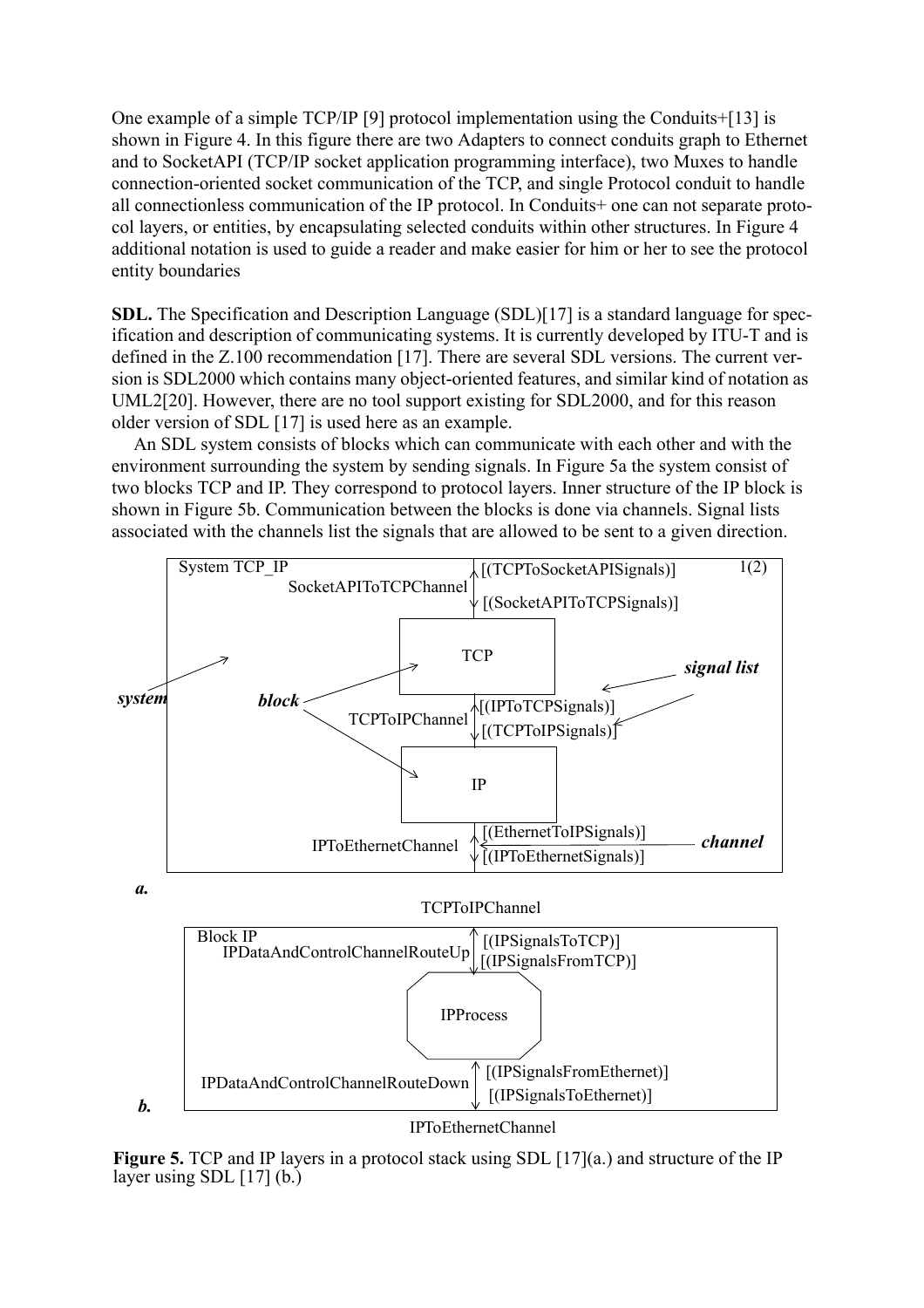# <span id="page-5-0"></span>*3 Domain Concepts for Communication Protocols*

In this chapter domain concepts for communication protocols are introduced. These concepts and relations between them are independent from particular specification, implementation details or implementation language. A more detailed descriptions of these concepts can be found can be found from [\[1\]](#page-10-7)[\[2\]](#page-10-8)[\[3\]](#page-10-9)[\[4\]](#page-10-10)[\[6\]](#page-10-11). These concepts have been also used in ETSI Guideline document [\[5\]](#page-10-19).

Relations between these concepts are presented in this paper using simple UML[1\[18\]](#page-10-0) class diagrams. However, this does not limit their use in object-oriented design and implementation nor in UML.

The TCP/IP protocol suite [\[9\]](#page-10-18) is used in this paper as an example. However, in real-life TCP/IP protocol suite is not coded as a layered structure.

In this paper following domain concepts (see [Figure 6](#page-5-1) for concepts and their relations) are introduced: *Protocol System*, *Protocol Entity*, *Environment Interface*, *Entity Interface*, *Peer Interface*, *Storage*, *Protocol Behavior*, *Router*, *Communication Manager*, and *Communication Session*.

- **•** The *Protocol System* (see [Figure 6](#page-5-1) for concept, and [Figure 8](#page-7-0) and [Figure 9](#page-7-1) for TCP/IP example) encapsulates the whole protocol system, and forms the basis of other concepts. It describes a protocol system structure by specifying what are the components that a system is composed of, and how they are interconnected to each other.
- **•** The *Protocol Entity* (see [Figure 6](#page-5-1) for concept, and [Figure 7](#page-6-0) for TCP example) represents an active entity in a protocol layer or sublayer. It contains Entity Interfaces. A Protocol Entity communicates with other Protocol Entities in the same system by exchanging messages through Entity Interfaces. A Protocol Entity needs to manage possible multiple concurrent communication sessions, store internal states and other information, communicate with other entities in the same system, and communicate with entities in peer systems.
- **•** The *Entity Interface* (see [Figure 6](#page-5-1) for concept, and [Figure 7](#page-6-0) for TCP example) defines the allowed set of incoming and outgoing messages. It is these bindings between Entity Interfaces that specify how the components of the system are interconnected. The Entity Interface concept is considered to be bidirectional, as they are in the traditional protocol modeling. It interprets Entity Messages which are received from another Protocol Entity. It also produces Entity Message which are sent to another Protocol Entity in the same system.



<span id="page-5-1"></span>**Figure 6.** Concepts for Communication Protocols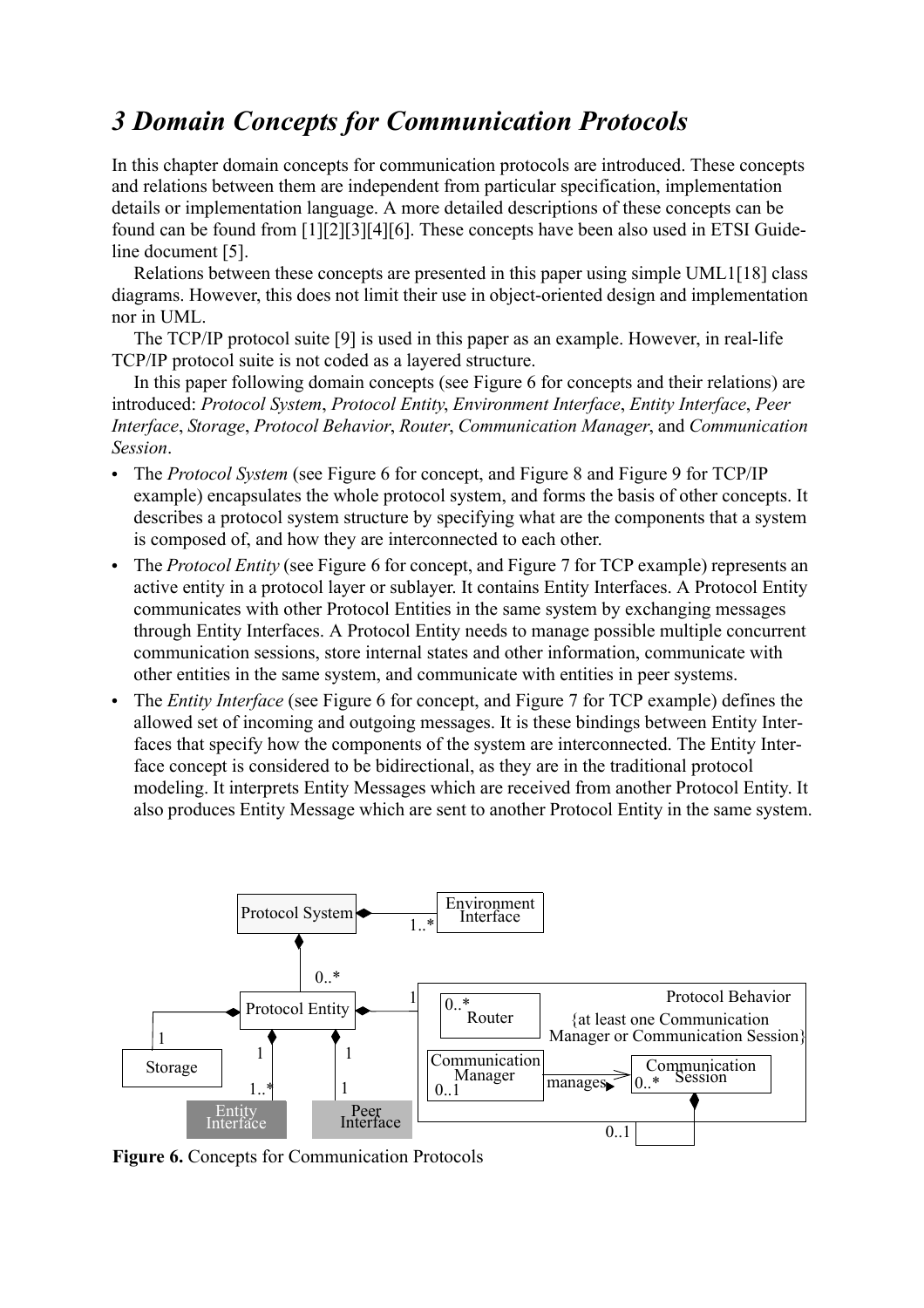- **•** The *Environment Interface* (see [Figure 6](#page-5-1) for concept, and [Figure 8](#page-7-0) and [Figure 9](#page-7-1) for TCP/IP example) models interfaces to system's environment. From a protocol system's point of view an Environment Interface acts as a message source for incoming external messages and as a message sink for outgoing messages.
- **•** The *Storage* (see [Figure 6](#page-5-1) for concept) contains all volatile and non-volatile information of a Protocol Entity. Information collected to the Storage can be visible for the whole Protocol Entity or it can be split to dedicated parts. An example of this is communication session specific information.
- **•** The *Peer Interface* (see [Figure 6](#page-5-1) for concept, and [Figure 7](#page-6-0) for TCP example) handles communication between entities located in the peer protocol systems. It interprets Peer Messages which are received from a peer entity. It also produces Peer Messages which are sent to another entity in a peer system.
- **•** The *Protocol Behavior* (see [Figure 6](#page-5-1) for concept, and [Figure 7](#page-6-0) for TCP example) encapsulates the intelligence of the protocol and contains roles which can be used to compose any kind of behavior of the protocol in concern. The Protocol Behavior contains *Routers*, a *Communication Manager*, and *Communication Sessions*. Detailed behavior of Protocol Behavior can be described using e.g. statecharts [\[18\].](#page-10-0)
- **•** The *Router* (see [Figure 6](#page-5-1) for concept, and [Figure 7](#page-6-0) for TCP example) is needed if there can be multiple receiving Communication Sessions for messages coming from a single entity interface. A Router routes incoming messages to the correct receiver i.e. a Communication Manager or one of Communication Sessions.
- **•** The *Communication Manager* (see [Figure 6](#page-5-1) for concept, and [Figure 7](#page-6-0) for TCP example) creates, controls, and closes sessions as needed.
- **•** The *Communication Session* (see [Figure 6](#page-5-1) for concept, and [Figure 7](#page-6-0) for TCP example) handles communication between two communicating peers. It uses a Peer Interface to send and receive messages as shown in [Figure 7.](#page-6-0)

One example of the use of the Protocol Behavior pattern is shown in [Figure 7 on page 7](#page-6-0) as an object diagram. It presents a snap-shot of a simplified TCP protocol. In this diagram there are two concurrent communication sessions, TCPSockets.



<span id="page-6-0"></span>**Figure 7.** An example of concepts for protocols: the object diagram of the TCP protocol.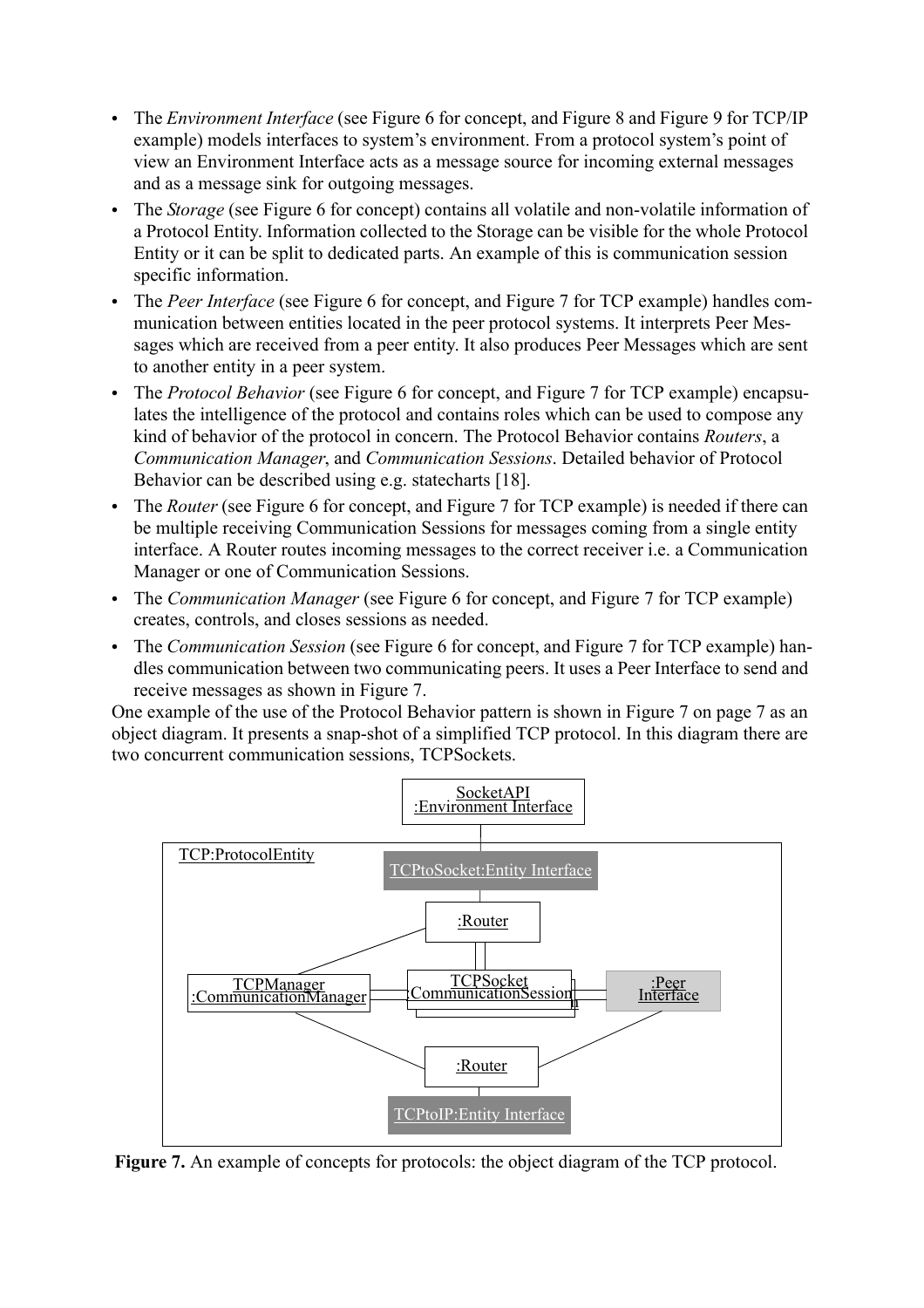

<span id="page-7-0"></span>**Figure 8.** The Entity Interface centric view of the IP.

There are two different views how these concepts can be used when a whole protocol systems is described: the *Entity Interface centric view* and the *Peer Interface Centric view*. Following examples show two different views of it: the Entity Interface centric view in [Figure 8;](#page-7-0) the Peer Interface centric view in [Figure 9](#page-7-1).

[Figure 9](#page-7-1) presents the Peer Interface centric view of the IP. The figure shows only those messages that are sent between the TCP and the IP protocol, and those between two peer IP protocols via a virtual connection. The layers below the IP are omitted. This view makes it possible to specify behavior of a protocol only in terms of the messages of the IP.

[Figure 8](#page-7-0) presents the Entity Interface centric view of the IP. Only physical interfaces and message paths are shown. The virtual peer connection of the IP is hidden inside the behavior of the IP.

Both views are very useful because they answer to different questions. The first one answers to the question "what is the correspondence between internal messages towards entity interface users (the TCP in case of the IP) and external messages towards peer protocol enti-



<span id="page-7-1"></span>**Figure 9.** The Peer Interface centric view of the IP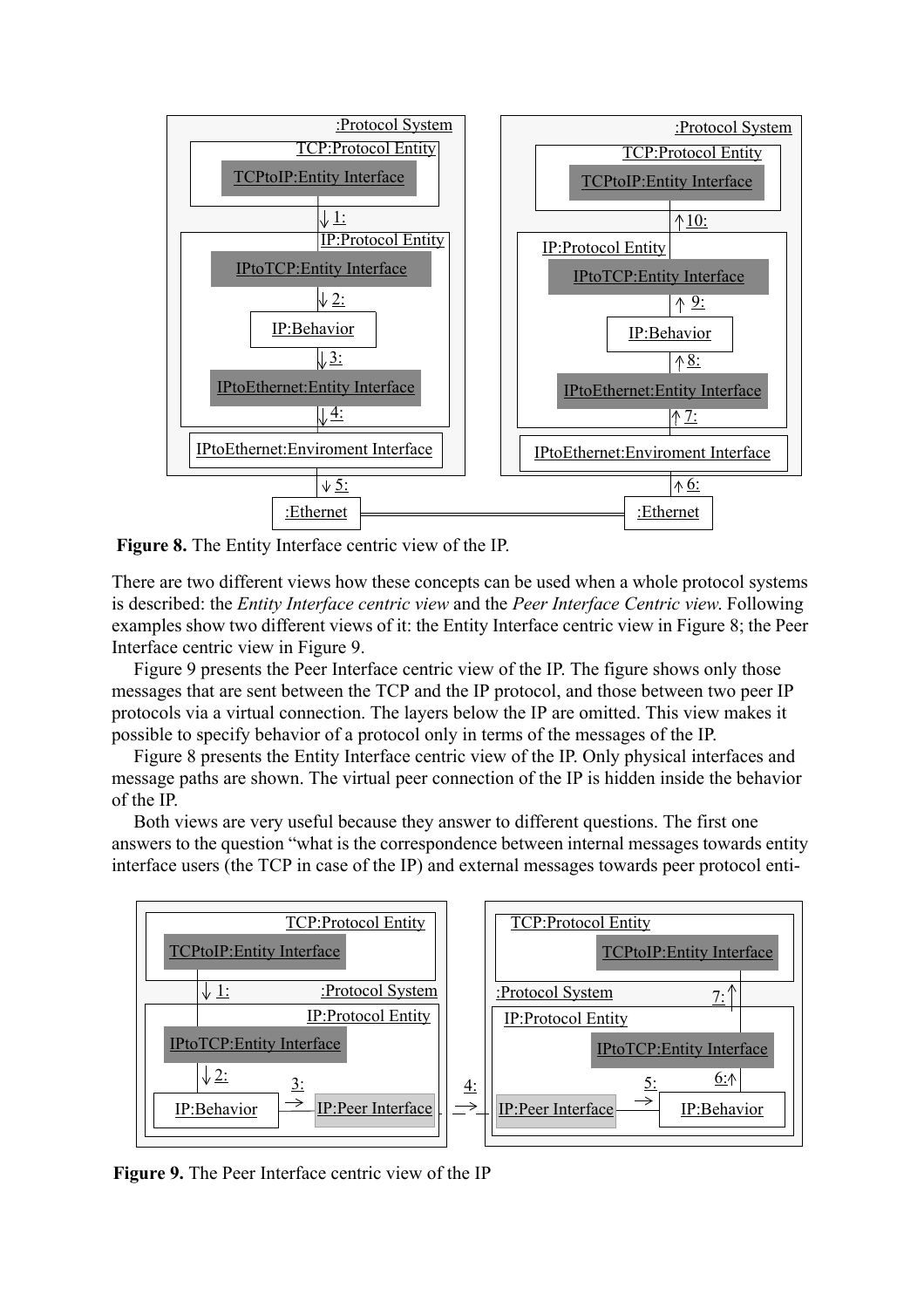ties". The second one answers to the question "how do protocol entities within a system communicate with each other".

#### <span id="page-8-0"></span>**3.1 Mapping Domain Concepts for Communication Protocols to Conduits+ and SDL**

This section shows a part of mapping between two different protocol implementation frameworks and domain concepts for communication protocols introduced in this paper. More complete mapping can be found from [\[4\]](#page-10-10).

**Conduits+.** A Protocol Entity itself is purely conceptual in Conduits[+\[13\]](#page-10-12). Its structure can be modeled by one or more Protocol conduits and any number of Muxes and ConduitFactories. These conduits define the Protocol Behavior of a Entity. Every conduit can contain ordinary variables which can be used to store protocol specific information.

The sides of conduits are used to connect conduits to each other, and are one part the Entity Interfaces. Other part of Entity Interface is set of Messengers which are used to define all possible incoming and outgoing events of a Protocol Entity.

A concrete example of these and use of Conduits+[\[13\]](#page-10-12) to present a protocol entity is shown in [Figure 4](#page-3-1). The conduits inside the TCP box belong to one Protocol Entity. Muxes are used to route messages. ConduitsFactory is used to create new TCPSockets which are Protocol conduits. These have functionality to handle peer communication and they also contain all data of a single connection.

In [Figure 10](#page-8-1) it is shown how domain concepts for communication protocols are mapped in Conduits+[\[13\].](#page-10-12) This figure uses UML notation for templates from [\[18\].](#page-10-0)



<span id="page-8-1"></span>**Figure 10.** Mapping between Conduits+[\[13\]](#page-10-12) and domain concepts for communication protocols

**SDL.** In SD[L\[17\]](#page-10-16) a block can contain several processes or process sets. A block represents the Protocol Entity role as shown in [Figure 11](#page-9-1). The behavior of a block is not explicitly defined but it can be derived from the behavior of its processes. The processes model the Protocol Behavior.

Processes inside a block communicate with the block environment, i.e. the system outside them, also using signal routes. The routes linking processes to the block environment are attached to channels which are on the upper abstraction level connected to other blocks or the system environment.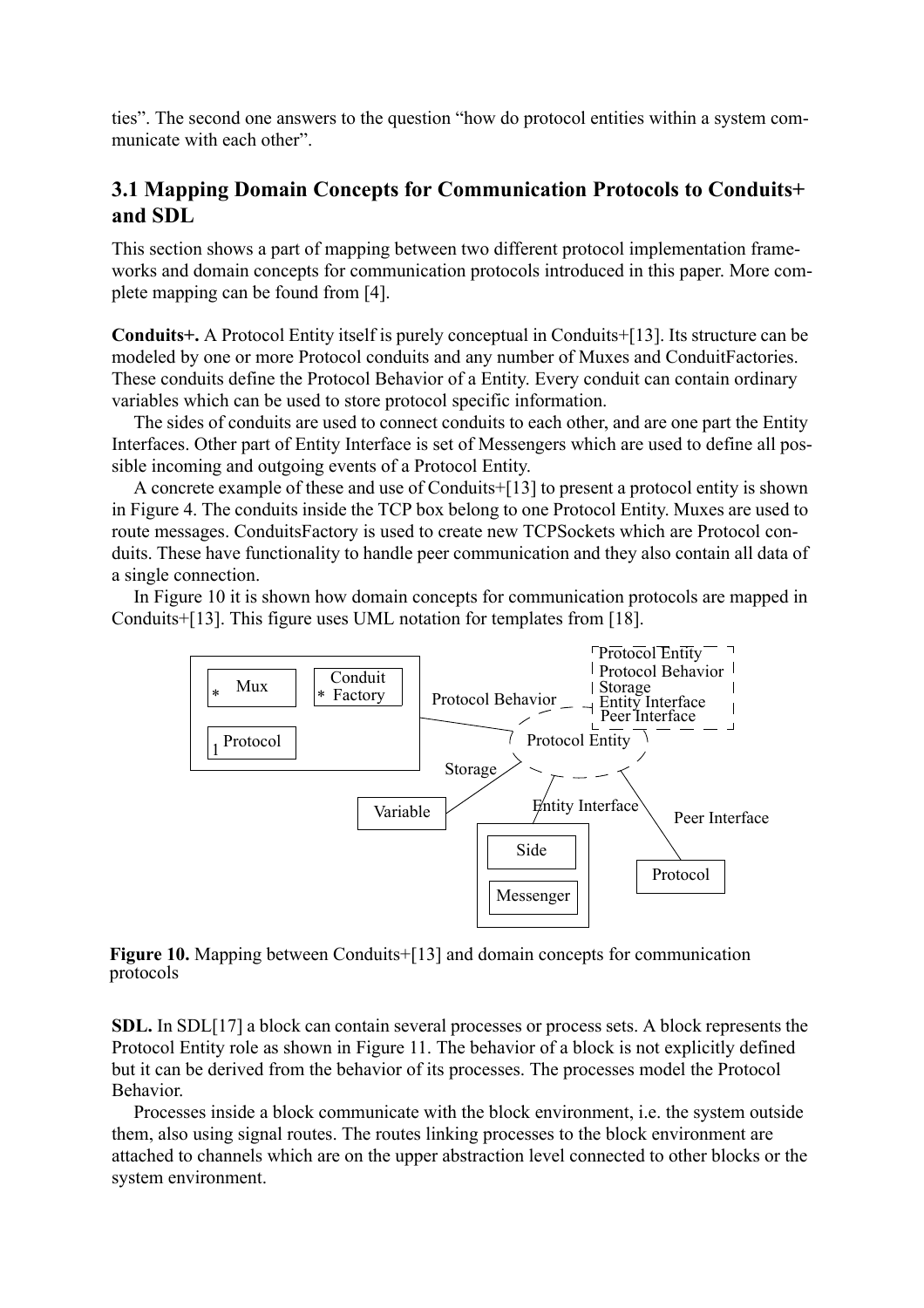

<span id="page-9-1"></span>**Figure 11.** Mapping between SDL[\[17\]](#page-10-16) and domain concepts for communication protocols

Signal lists can be used to define the signals that can be transmitted through a channel, these two component together define the Entity Interface between two entities. A channel name is shown in the border of a block. A concrete example of these and use of SDL[\[17\]](#page-10-16) to present a protocol entity is shown in [Figure 5](#page-4-0).

In [Figure 11](#page-9-1) it is shown how domain concepts for communication protocols are mapped in SDL. This figure uses UML notation for templates from [\[18\]](#page-10-0).

### <span id="page-9-0"></span>*4 Conclusions and Future Work*

The concepts presented in this paper were developed because there was a need to have a domain specific and implementation language independent language, which can overcome limitations of OSI based graphical notation[\[8\]](#page-10-1) and UML[\[18\]](#page-10-0)[\[20\].](#page-10-3) These concepts have been used in different phases of protocol engineering, including specification, design, implementation, and documentation in author's organization.They are also used in ETSI Guideline document [\[5\].](#page-10-19)

Due to limitations of available tools in the past these concepts are not used fully in code generation. They are used as stereotypes in different UML tools in a protocol design phase, but due to the limitations of automatic code generation in those tools, it is not possible to use the whole potential of the concepts. Nowadays there exist versatile domain modeling tools, which will be used to develop a graphical modeling language and code generation based on concepts introduced in this paper.

The author has also used these concepts in his lectures on protocol engineering at Helsinki University of Technology to teach newcomers. They are also used internally in the author's organization as a learning aid for new employees, or when there was a need to change from one protocol implementation environment to another.

There are two important tasks for future work: improve further domain concepts of communication protocols; develop a prototype for protocol development environment using these concepts and domain modeling tool.